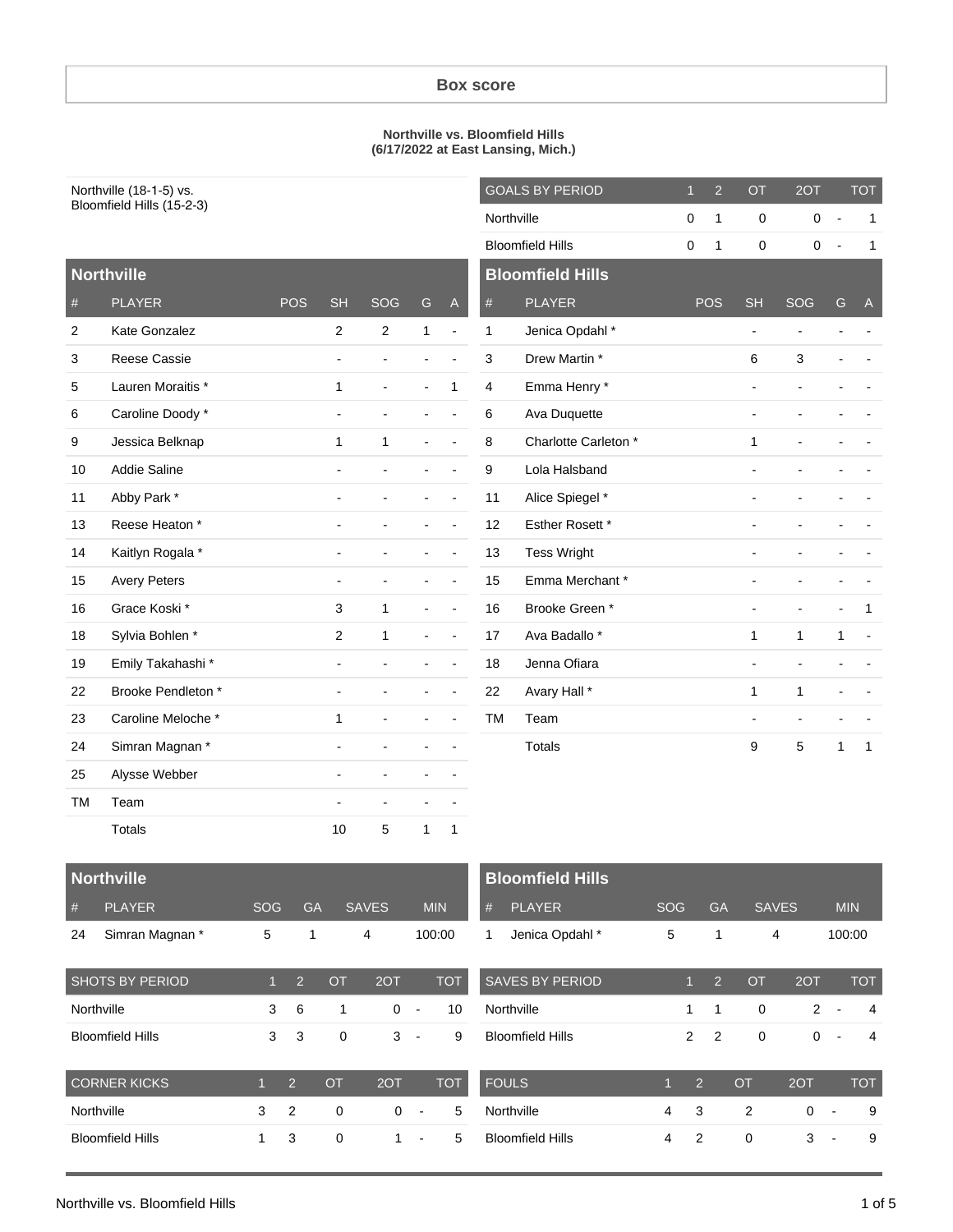|             | <b>SCORING SUMMARY:</b> |                    |                 |                                          |
|-------------|-------------------------|--------------------|-----------------|------------------------------------------|
| <b>GOAL</b> | TIME/TEAM               | <b>GOAL SCORER</b> | ASSISTS         | <b>DESCRIPTION</b>                       |
|             | 45:16 - BH              | Ava Badallo        | Brooke Green    | *one time flick off pullback pass in box |
| 2.          | $64:33 - N$             | Kate Gonzalez      | Lauren Moraitis | *header off corner kick                  |

### **SHOOTOUT**

**Northville:** Lauren Moraitis - MISSED; Caroline Meloche - MADE; Reese Heaton - MISSED

**Bloomfield Hills:** Drew Martin - MADE; Esther Rosett - MADE; Emma Merchant - MADE; Ava Badallo - MADE

**Bloomfield Hills wins shootout 4 - 1**

### **CAUTIONS AND EJECTIONS:**

(no penalties)

**Stadium:** DeMartin Field; **Game Length:** 2:24; **Attendance:** 579 **Officials:** Referee: Jeremy Wittrock; Asst. Referee: Jake Brochu; Steve Besk; Scorer: Jeff Febus;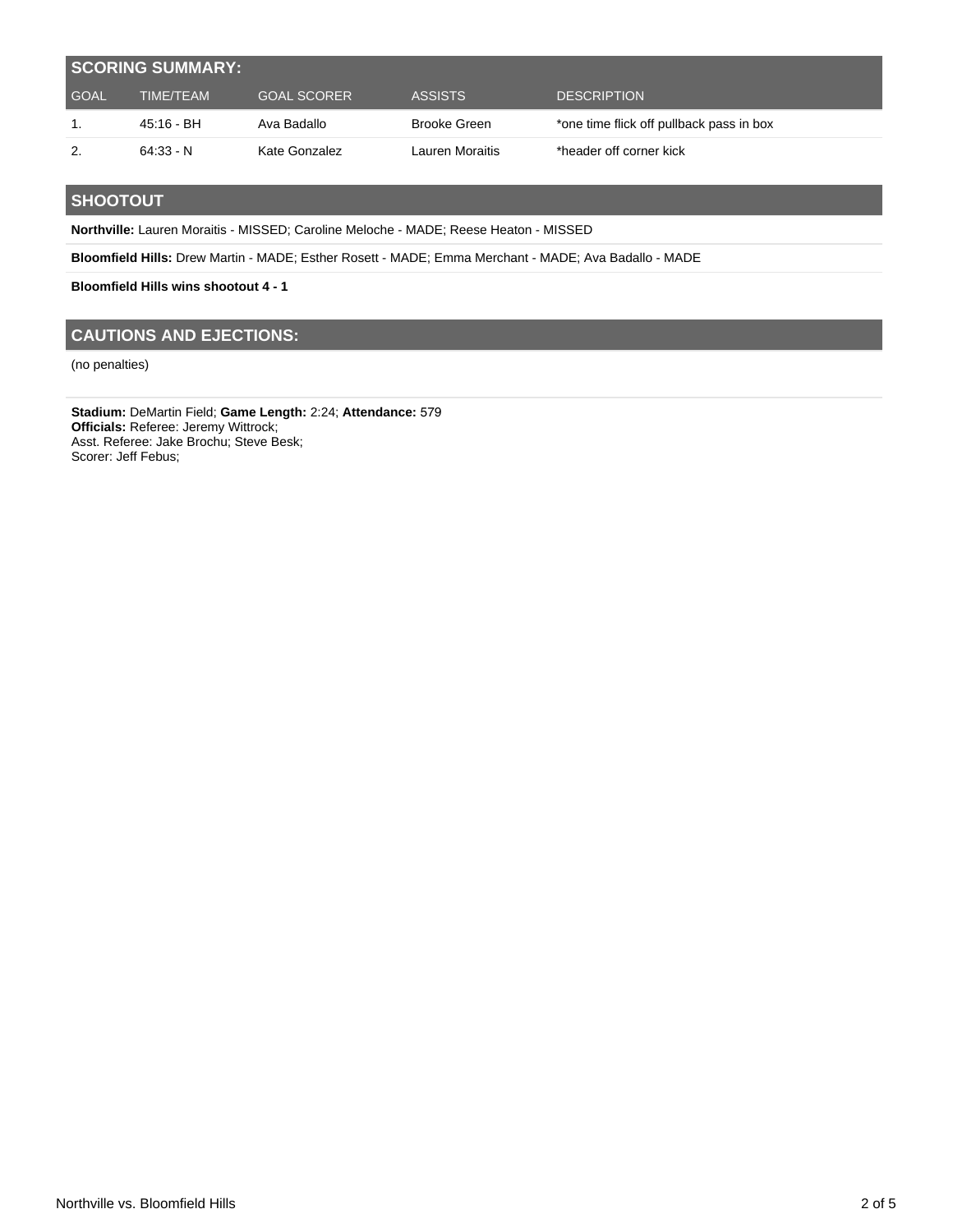## **Play by Play**

| 1st                     |                                                                             |
|-------------------------|-----------------------------------------------------------------------------|
|                         |                                                                             |
| 0:00                    | Simran Magnan at goalie for Northville.                                     |
| 0:00                    | Jenica Opdahl at goalie for Bloomfield Hills.                               |
| 3:23                    | Offside against Bloomfield Hills.                                           |
| 6:20                    | Corner kick by Northville Lauren Moraitis [6:20].                           |
| 6:39                    | Shot by Northville Grace Koski, Wide Right.                                 |
|                         | Foul on Bloomfield Hills.                                                   |
|                         | Foul on Northville.                                                         |
|                         | Foul on Northville.                                                         |
|                         | Foul on Bloomfield Hills.                                                   |
| 14:45                   | Substitution!Northville substitution: Kate Gonzalez for Brooke Pendleton.   |
|                         | Foul on Northville.                                                         |
|                         | Foul on Northville.                                                         |
| 19:37                   | Substitution!Northville substitution: Jessica Belknap for Abby Park.        |
| 19:37                   | Substitution! Bloomfield Hills substitution: Ava Duquette for Emma Henry.   |
| 20:50                   | Shot by Bloomfield Hills Drew Martin, Wide.                                 |
| 21:29                   | Substitution!Bloomfield Hills substitution: Jenna Ofiara for Alice Spiegel. |
|                         | Foul on Bloomfield Hills.                                                   |
| 23:20                   | Substitution!Northville substitution: Avery Peters for Kaitlyn Rogala.      |
| 24:43                   | Shot by Bloomfield Hills Drew Martin, Save (by goalie) Simran Magnan.       |
| 25:06                   | Shot by Northville Jessica Belknap, Save (by goalie) Jenica Opdahl.         |
| 25:17                   | Corner kick by Northville Lauren Moraitis [25:17].                          |
| 26:08                   | Header Shot by Northville Kate Gonzalez, Save (by goalie) Jenica Opdahl.    |
|                         | Foul on Bloomfield Hills.                                                   |
| 27:32                   | Corner kick by Northville Grace Koski [27:32].                              |
| 28:30                   | Substitution!Bloomfield Hills substitution: Brooke Green for Jenna Ofiara.  |
| 28:30                   | Substitution!Bloomfield Hills substitution: Emma Henry for Ava Duquette.    |
| 29:11                   | Substitution!Northville substitution: Alysse Webber for Grace Koski.        |
| 34:20                   | Corner kick by Bloomfield Hills Alice Spiegel [34:20].                      |
| 35:34                   | Shot by Bloomfield Hills Drew Martin, Wide Left.                            |
| 36:19                   | Substitution! Northville substitution: Reese Cassie for Lauren Moraitis.    |
| 36:19                   | Substitution!Northville substitution: Abby Park for Jessica Belknap.        |
| -- End of 1st Period -- |                                                                             |

# **2nd**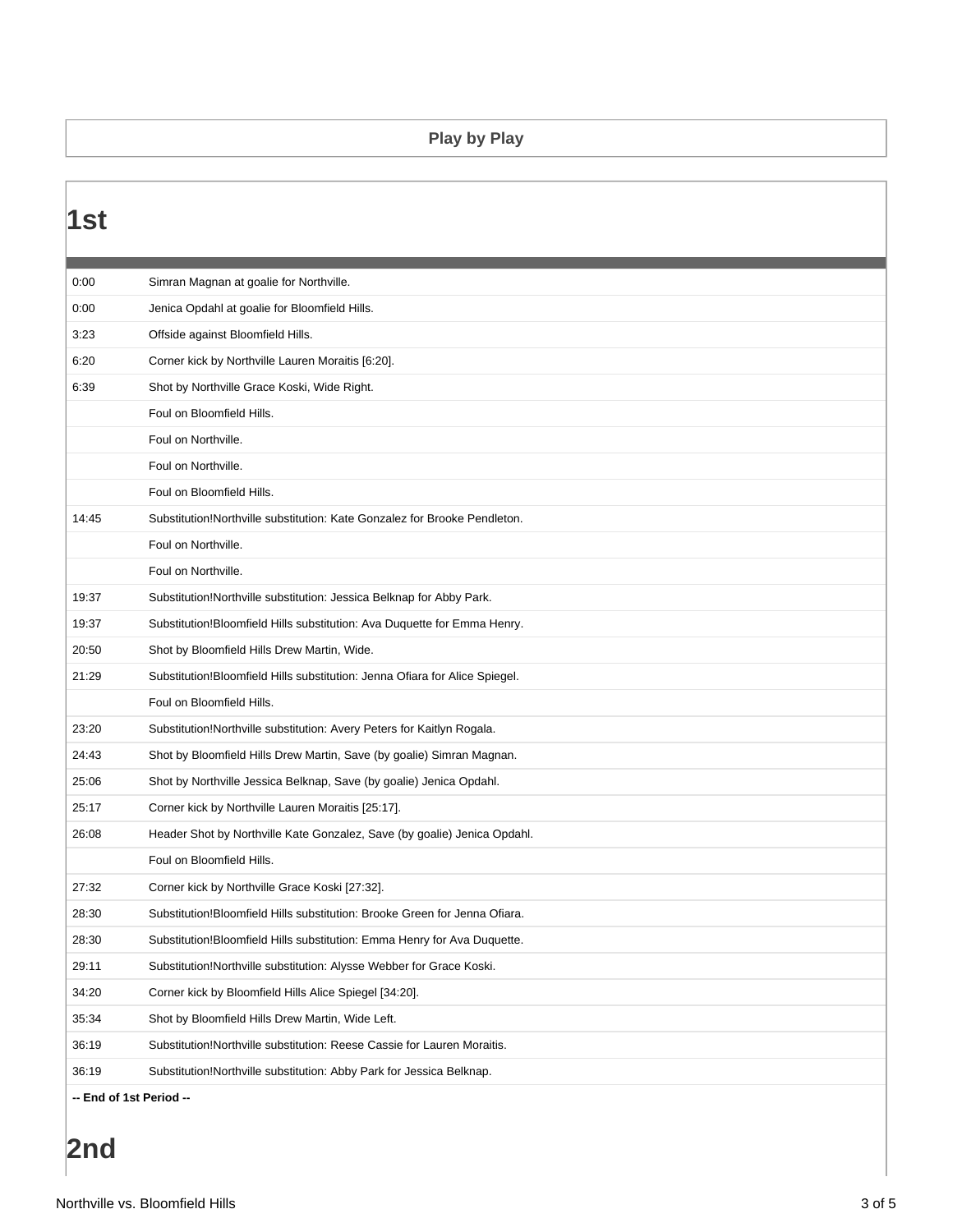| 41:00 | Shot by Northville Sylvia Bohlen, Save (by goalie) Jenica Opdahl.                                                                  |
|-------|------------------------------------------------------------------------------------------------------------------------------------|
| 41:15 | Offside against Bloomfield Hills.                                                                                                  |
| 44:17 | Shot by Bloomfield Hills Drew Martin, Save (by goalie) Simran Magnan.                                                              |
|       | Foul on Northville.                                                                                                                |
| 45:16 | Goal!GOAL by Bloomfield Hills Ava Badallo (FIRST GOAL), Assist by Brooke Green *one time flick off pullback pass in box<br>$(0-1)$ |
| 47:07 | Substitution!Northville substitution: Abby Park for Kaitlyn Rogala.                                                                |
|       | Foul on Bloomfield Hills.                                                                                                          |
| 53:22 | Shot by Northville Sylvia Bohlen, Wide Right.                                                                                      |
| 54:03 | Corner kick by Bloomfield Hills Drew Martin [54:03].                                                                               |
| 54:52 | Substitution!Northville substitution: Jessica Belknap for Abby Park.                                                               |
| 54:52 | Substitution!Northville substitution: Grace Koski for Brooke Pendleton.                                                            |
| 54:52 | Substitution!Bloomfield Hills substitution: Jenna Ofiara for Brooke Green.                                                         |
| 54:52 | Substitution!Bloomfield Hills substitution: Ava Duquette for Emma Henry.                                                           |
| 54:52 | Substitution!Northville substitution: Alysse Webber for Avery Peters.                                                              |
| 61:54 | Shot by Northville Lauren Moraitis, High.                                                                                          |
| 62:34 | Substitution!Bloomfield Hills substitution: Brooke Green for Jenna Ofiara.                                                         |
| 64:15 | Shot by Northville Grace Koski, Save (by goalie) Jenica Opdahl.                                                                    |
| 64:31 | Corner kick by Northville Lauren Moraitis [64:31].                                                                                 |
| 64:33 | Goal!GOAL by Northville Kate Gonzalez, Assist by Lauren Moraitis *header off corner kick<br>$(1 - 1)$                              |
| 65:28 | Offside against Bloomfield Hills.                                                                                                  |
| 66:16 | Substitution!Northville substitution: Avery Peters for Kate Gonzalez.                                                              |
| 67:03 | Corner kick by Northville Lauren Moraitis [67:03].                                                                                 |
| 67:35 | Header Shot by Northville Caroline Meloche, Wide Left.                                                                             |
|       | Foul on Bloomfield Hills.                                                                                                          |
| 69:07 | Substitution!Northville substitution: Addie Saline for Sylvia Bohlen.                                                              |
| 69:07 | Substitution!Northville substitution: Kaitlyn Rogala for Jessica Belknap.                                                          |
| 69:07 | Substitution!Northville substitution: Kate Gonzalez for Grace Koski.                                                               |
| 69:07 | Substitution!Northville substitution: Sylvia Bohlen for Caroline Doody.                                                            |
|       | Foul on Northville.                                                                                                                |
| 73:02 | Corner kick by Bloomfield Hills Alice Spiegel [73:02].                                                                             |
| 73:30 | Header Shot by Bloomfield Hills Charlotte Carleton, Wide Right.                                                                    |
| 75:15 | Offside against Northville.                                                                                                        |
| 76:50 | Corner kick by Bloomfield Hills Alice Spiegel [76:50].                                                                             |
| 78:11 | Substitution!Northville substitution: Jessica Belknap for Addie Saline.                                                            |
|       | Foul on Northville.                                                                                                                |
|       | -- End of 2nd Period --                                                                                                            |
|       |                                                                                                                                    |
|       |                                                                                                                                    |
|       |                                                                                                                                    |

80:00 For Northville: #2 Kate Gonzalez, #3 Reese Cassie, #9 Jessica Belknap, #13 Reese Heaton, #14 Kaitlyn Rogala, #15 Avery Peters, #18 Sylvia Bohlen, #19 Emily Takahashi, #23 Caroline Meloche, #24 Simran Magnan, #25 Alysse Webber.